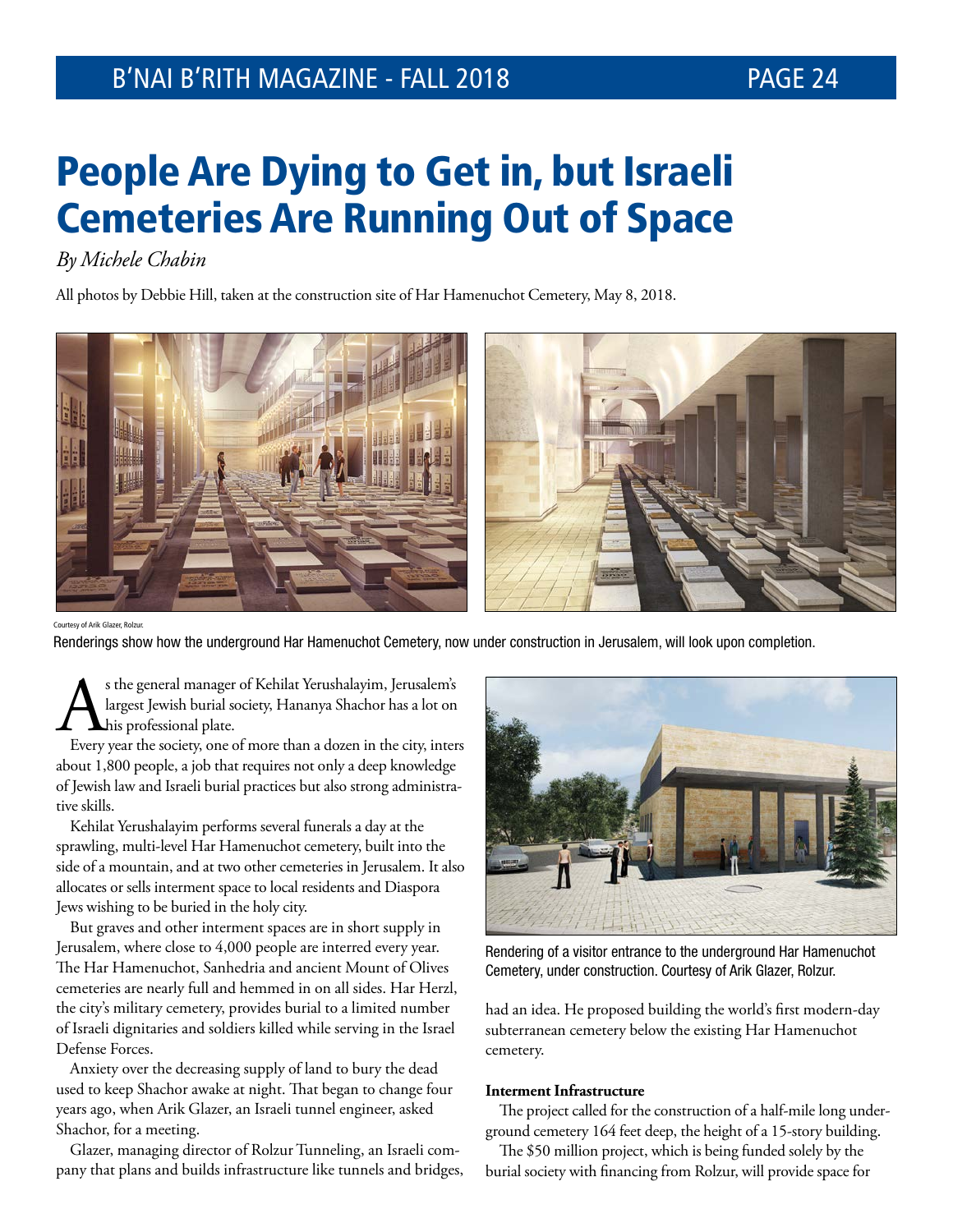## People Are Dying to Get in, but Israeli Cemeteries Are Running Out of Space

22,000 in-ground and other interment spaces when completed in five years or so. Some spaces are expected to be ready next year.

The burial society hopes to recoup the money through the sales of spaces to Diaspora Jews wishing to be interred in Jerusalem. Such funerals — not including interment, which is free to Israelis typically cost \$15,000 to \$25,000, Shachor said.

These 22,000 spaces should meet the burial society's needs for at least a dozen years because many Israelis and Diaspora Jews have already purchased places — either graves or in "pre-cast" structures — in an existing cemetery, often next to loved ones, and will be buried in them when the time comes.

The project, well underway, required Rolzur to burrow a huge tunnel or cavern from solid rock. Three elevators, each with the capacity to convey 90 people, will bring mourners to the cemetery's three levels.

The lowest level will provide in-ground graves as well as a new concept: niche spaces burrowed into the cemetery's rock walls. A third option will provide interment in pre-cast boxes, one stacked on top of the other, faced in stone. In the latter two cases, a layer of soil from the cemetery will be placed in the spaces before the deceased is placed inside.

Unlike Jerusalem's above-ground cemeteries, this one will be accessible to people with disabilities, and anyone with mobility problems can be transported by golf cart. The space will be air-conditioned, so mourners will not have to contend with Israel's fierce summer heat.

There will also be a small museum that explains the long history of underground Jewish burial.

Glazer came up with the idea for a subterranean cemetery while driving from his office in Petach Tikvah, a city east of Tel Aviv, to Jerusalem for a construction project. "I was coming to Jerusalem to work every day and the first thing I saw on the outskirts of the city was a cemetery, Har Hamenuchot."

"I thought, 'This is Israel's capital. The first view of Jerusalem shouldn't be a cemetery.' It really bothered me," Glazer said, pointing to building plans and architectural illustrations pegged to the walls of his dusty prefab office at the underground cemetery's entrance.

When Glazer began to research subterranean cemeteries, he found many references to Jewish, Roman and other rock-cut tombs or catacombs dating back as far as 2,000 years. The only contemporary reference was to a 1992 research paper by a Technion profes-



Arik Glazer, managing director of Rolzur, stands outside one of the tunnel entrances to the underground cemetery project.



Arik Glazer, managing director of Rolzur, explains blueprints and artist renderings in an office trailer at the underground cemetery project in the Har Hamenuhot Cemetery in Jerusalem.

sor that mostly explored the logistics of creating an underground cemetery from a Jewish law perspective.

Once Glazer learned, after consulting several prominent rabbis, that an underground cemetery could be considered "kosher," he assembled a team of engineers and an architect to draw up a plan. When the plan was completed, he searched for the appropriate government official. He couldn't find one.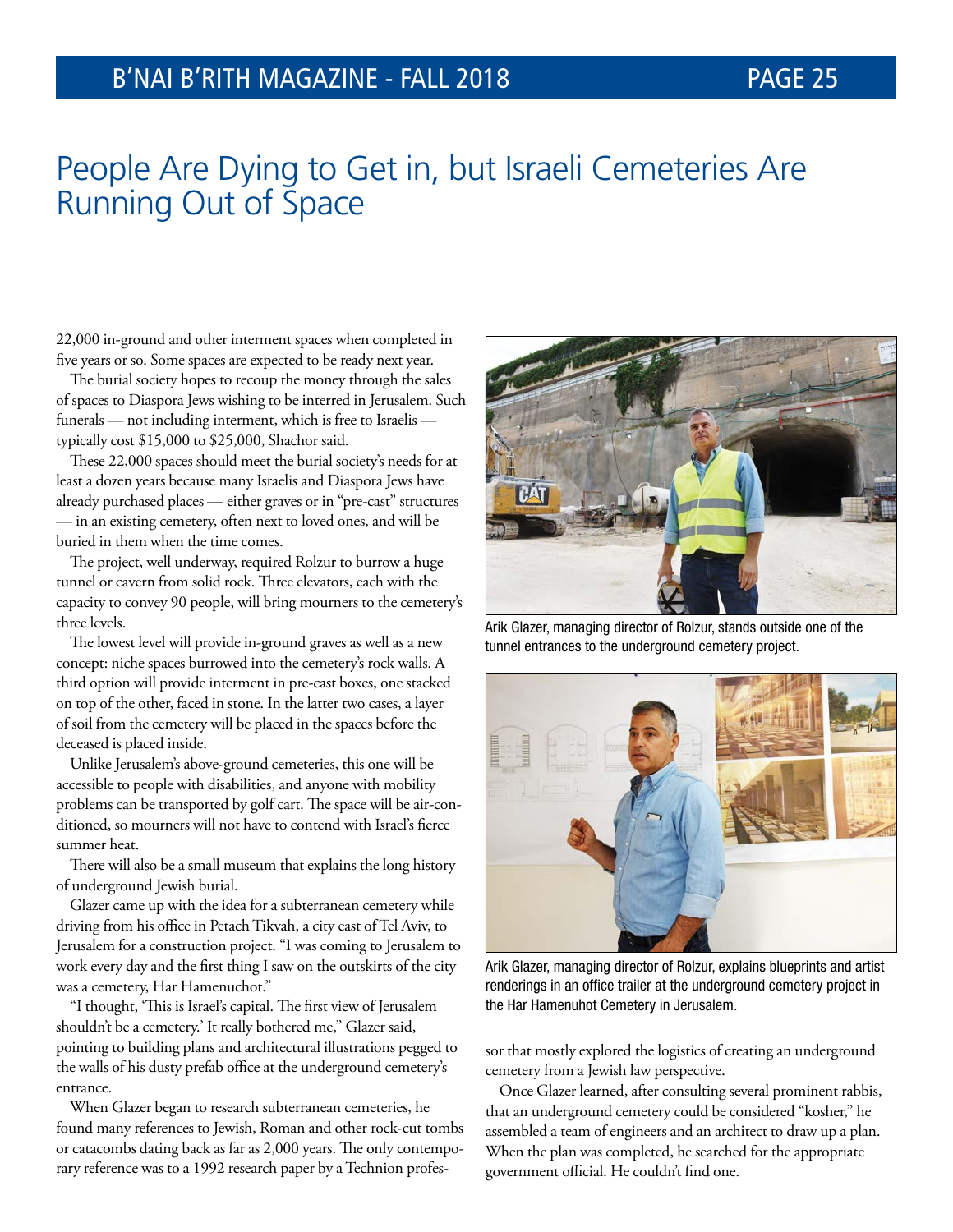## People Are Dying to Get in, but Israeli Cemeteries Are Running Out of Space

### **Burying the Issue**

"When it comes to building roads, tunnels or railroads, it's a government issue. But cemetery expansion is considered a business and not an issue for the government," he said.

Shachor concurs.

"There is no one taking charge of this problem. Not the Ministry of Religion and not the Ministry of Infrastructure. No one wants to speak about the future of cemeteries."

Eventually Glazer heard that Kehilat Yerushalayim was searching for ways to create more space, and he contacted Shachor.

"When we met, Hananya asked me, 'Where were you? I was expecting you years ago!'"

"Arik came to me with a very, very good business model," Shachor recalled. "It was as if someone had brought ice cream when everyone else brought sour milk."

The plan resonated right away, "because this way of burying has been part of Jewish tradition from Second Temple times," Shachor said. "The only graves that exist from ancient times are the ones that were built in caves and tunnels."

### **The Urban Space Crunch**

While Jerusalem, a city of more than 850,000 with a booming birth rate, may be feeling the land crunch more acutely than some other municipalities, the shortage of land for burial afflicts many cities around the world.

"There's definitely an urban cemetery space crunch," Florida State University Professor of Urban and Regional Planning Christopher Coutts told the publication, Forbes. "Space is at the highest premium in urban centers."

Urban cemeteries, which serve large numbers of people, run out of space sooner and charge more for their services than their rural counterparts. On average, a burial in the United States costs \$7,000 to \$10,000. That is one reason more than half of American funerals in 2016 involved cremation, according to the National Funeral Directors Association.

Although cremation is available in Israel, almost no Jews choose this option because Jewish law forbids it, and because the country's National Insurance Institute, Israel's Social Security agency, won't pay for it.

All Israelis are entitled to free funerals and burials within their respective municipalities, but some, like those being interred at the existing Har Hamenuchot cemetery, are entombed, not buried in the ground.

Rabbi Jay Karzen, chairman of the bereavement and cemetery committee at the Association of Americans and Canadians in Israel (AACI), believes the construction of a subterranean cemetery is "a wonderful, creative idea."



A worker carries material under burial niches in the wall, where bodies will be buried, in the underground cemetery project under construction.



A worker walks on top of precast graves under construction in the cemetery project.



Workers carry materials in the tunnels where the underground cemetery project is being built.